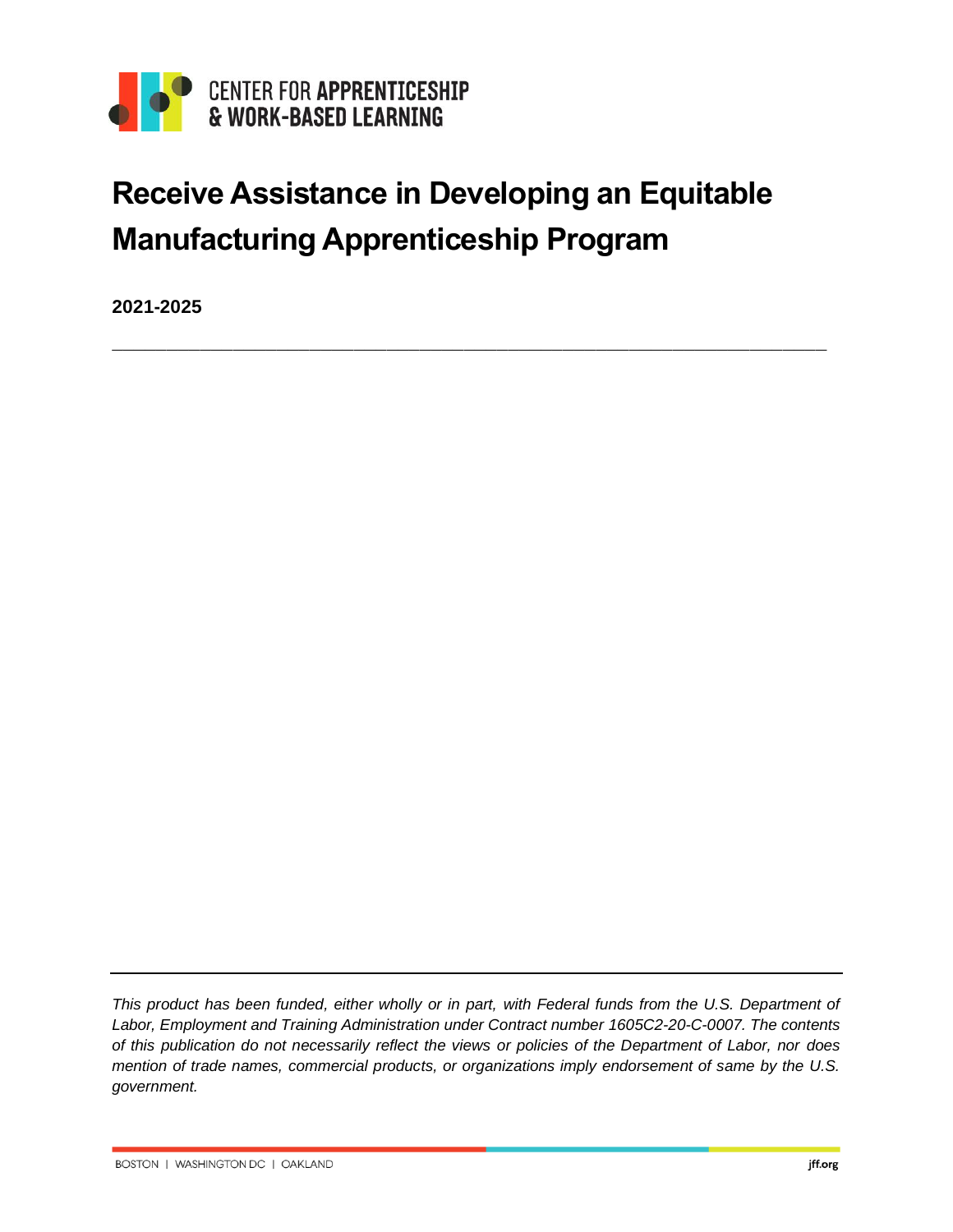If you are considering whether to register a manufacturing apprenticeship program, or if you are a Registered Apprenticeship program sponsor, JFF's Center for Apprenticeship & Work-Based Learning is available to provide support through services and products that can be beneficial for you in every step of your journey. Services are provided by the following experts through JFF's [Improving Diversity and Equity in Apprenticeships for Manufacturing \(IDEA-M\)](https://www.jff.org/what-we-do/impact-stories/center-for-apprenticeship-and-work-based-learning/our-work/improving-diversity-equity-manufacturing-apprenticeships/) project:

#### *JFF*

JFF is a national nonprofit that drives transformation in the American workforce and education systems. For more than 35 years, JFF has led the way in designing innovative and scalable solutions that create access to economic advancement for all. [www.jff.org](http://www.jff.org/)

#### *Donna Lenhoff Associates (DLA)*

DLA provides best-in-class solutions and services to make it as easy as possible for organizations to foster equal employment opportunity, diversity, inclusiveness, and equity successfully. Its principal, Donna Lenhoff, offers unique, in-depth expertise on the equal employment opportunity (EEO) and affirmative-action requirements for Registered Apprenticeship programs; comprehensive knowledge of employment-discrimination law and policy; and unrivaled insight into agency compliance practices.

### *National Center for Women's Equity in Apprenticeship and Employment at Chicago Women in Trades (CWIT)*

CWIT provides support and education to tradeswomen; increases training for women and girls to enter nontraditional jobs; provides technical assistance to employers, unions, and other tradeswomen groups; documents trends in the nontraditional workplace; and advocates for improved policies and practices that support women's access to nontraditional training and jobs, as well as success and safety on the job.

See below for the services and products that are available to help you at each stage.

#### **Interested in receiving support? Reach out to JFF's Emmanuel Manu: [emanu@jff.org](mailto:emanu@jff.org)**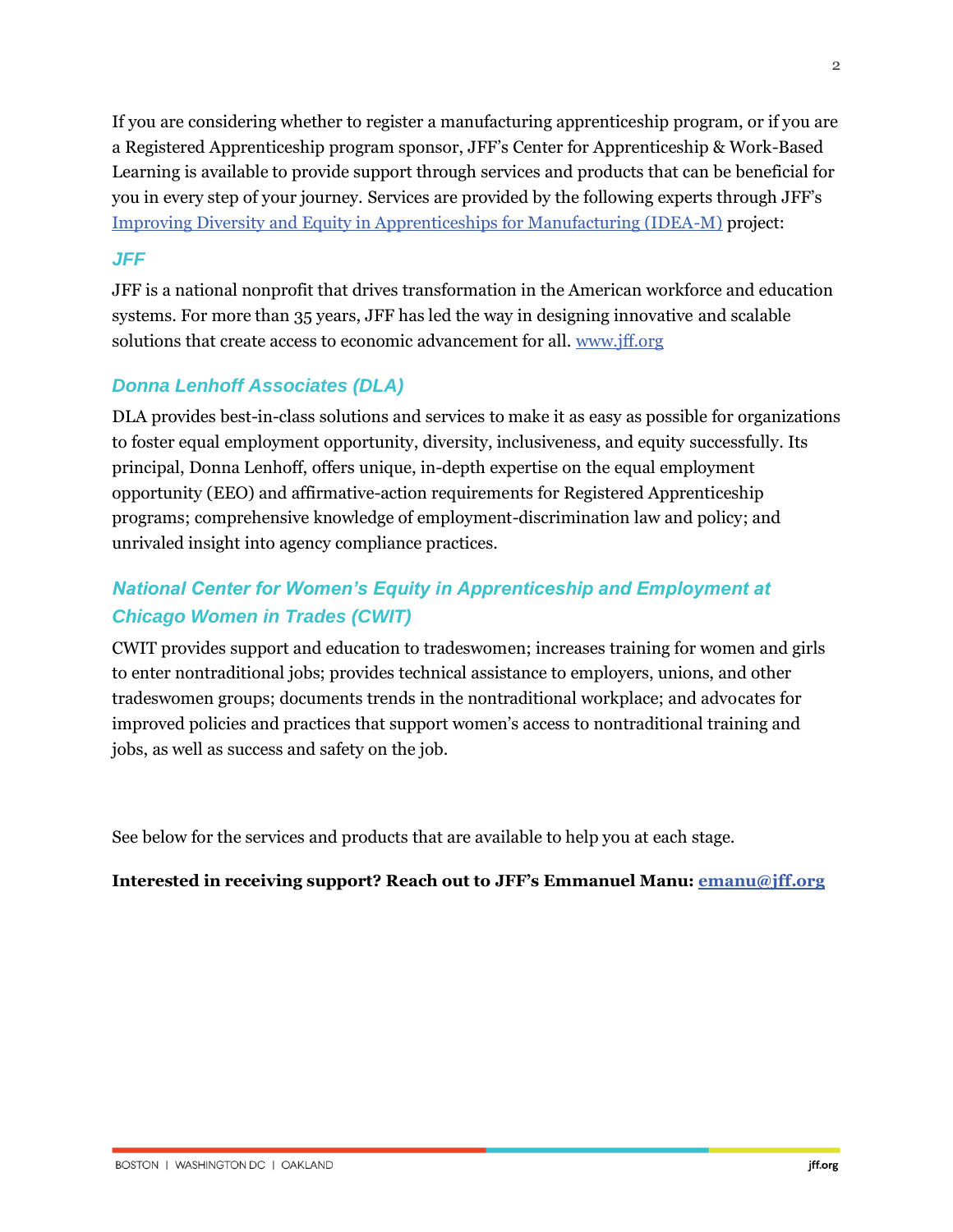## **Menu of Services**

#### **Stage 1: Should I start a Registered Apprenticeship program?**

| <b>Services</b><br>What we can offer you                                                                                                                                                                                                        | <b>Available Products</b><br>Current and in development                                                                                                                                                                                                |
|-------------------------------------------------------------------------------------------------------------------------------------------------------------------------------------------------------------------------------------------------|--------------------------------------------------------------------------------------------------------------------------------------------------------------------------------------------------------------------------------------------------------|
| An overview of EEO and affirmative action<br>$\bullet$<br>program requirements                                                                                                                                                                  | <b>Slide Deck</b>   Basic EEO Requirements for<br><b>Registered Apprenticeship Programs</b>                                                                                                                                                            |
| Information on supports from JFF and the<br>$\bullet$<br>U.S. Department of Labor's Office of<br>Apprenticeship (OA) for sponsors in<br>complying with registration requirements and<br>improving diversity, equity, and inclusion<br>practices | <b>Talking Points</b>   Overview of EEO and<br><b>Affirmative Action Program Requirements</b><br>for Prospective Sponsors<br>Talking Points   How Diversity, Equity,<br>and Inclusion Initiatives Improve Registered<br><b>Apprenticeship Programs</b> |

## **Stage 2: How do I prepare my standards for registration?**

| <b>Services</b><br>What we can offer you                                                                                                                                        | <b>Available Products</b><br>Current and in development                                                                                                                                                                                                                                               |
|---------------------------------------------------------------------------------------------------------------------------------------------------------------------------------|-------------------------------------------------------------------------------------------------------------------------------------------------------------------------------------------------------------------------------------------------------------------------------------------------------|
| A review of your program's selection criteria<br>to flag any potential discrimination issues<br>A compliance check against <b>OA's</b><br><b>Apprenticeship EEO regulations</b> | <b>Tool</b>   Focus: Avoid Discriminatory<br>$\bullet$<br>Practices When You Select Applicants to<br>Admit to Your Program (section in CWIT's<br><b>EEO Toolkit for Registered Apprenticeship</b><br>Programs)<br><b>Tool</b>   CWIT's Registered Apprenticeship<br>$\bullet$<br><b>Equity Survey</b> |
|                                                                                                                                                                                 | <b>Brief</b>   Pitfalls in Selection Criteria<br>$\bullet$                                                                                                                                                                                                                                            |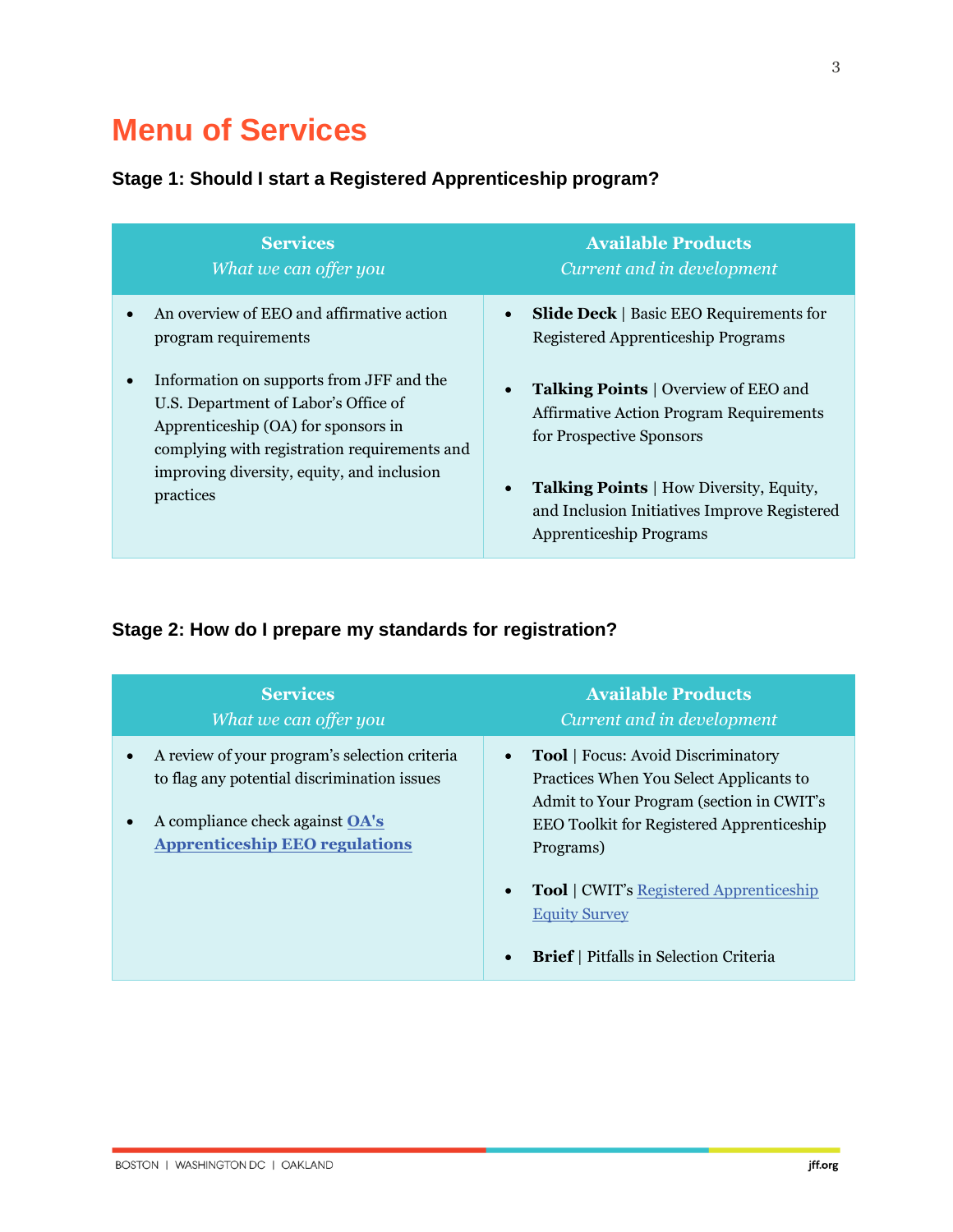## **Stage 3: My program is registered—now what?**

| <b>Services</b>                                                                                                                                                                                                                                                                                                                                                                                                                                                                                                                                                                                                                                                                                                                                                                                       | <b>Available Products</b>                                                                                                                                                                                                                                                                                                                                                                                                                                                                                                                                                                                                                                                                                                                                                                                                                                                                                               |
|-------------------------------------------------------------------------------------------------------------------------------------------------------------------------------------------------------------------------------------------------------------------------------------------------------------------------------------------------------------------------------------------------------------------------------------------------------------------------------------------------------------------------------------------------------------------------------------------------------------------------------------------------------------------------------------------------------------------------------------------------------------------------------------------------------|-------------------------------------------------------------------------------------------------------------------------------------------------------------------------------------------------------------------------------------------------------------------------------------------------------------------------------------------------------------------------------------------------------------------------------------------------------------------------------------------------------------------------------------------------------------------------------------------------------------------------------------------------------------------------------------------------------------------------------------------------------------------------------------------------------------------------------------------------------------------------------------------------------------------------|
| What we can offer you                                                                                                                                                                                                                                                                                                                                                                                                                                                                                                                                                                                                                                                                                                                                                                                 | Current and in development                                                                                                                                                                                                                                                                                                                                                                                                                                                                                                                                                                                                                                                                                                                                                                                                                                                                                              |
| Support in completing each of the initial EEO<br>steps:<br>Identifying individual with lead responsibility<br>$\circ$<br>Adopting and posting the EEO Pledge and<br>$\circ$<br><b>Complaints Information Poster</b><br>Developing a source list for distribution of<br>$\circ$<br>notices of program openings<br>Implementing EEO policy sessions and anti-<br>$\circ$<br>harassment trainings<br>Setting up required record-keeping<br>$\circ$<br>A review of your recruitment sources to<br>identify potential gaps and opportunities<br>A review of your recruitment materials with a<br>gender lens<br>Assistance in creating an effective anti-<br>$\bullet$<br>harassment policy, training curriculum, and<br>process for managing anti-harassment<br>complaints<br>A train-the-trainer program | Training Course   5 Initial Steps to EEO<br>$\bullet$<br>for Registered Youth and Adult<br>Apprenticeships<br><b>Poster</b>   OA's <b>EEO</b> Pledge and Complaints<br>Tool   OA's Universal Outreach Tool<br><b>Resource Hub   OA's Anti-Harassment</b><br><b>Resources</b><br><b>Checklist</b>   5 Initial Steps to EEO<br><b>Model Language</b>   Terms to Consider<br><b>Including in Your Employer Acceptance</b><br>Agreements<br><b>Guide</b>   EEO Data Requirements for<br>$\bullet$<br><b>Employers and Registered Apprenticeship</b><br>Programs<br><b>Brief</b>   Recruitment Strategy and<br>$\bullet$<br>Curriculum for a 6-Week Manufacturing<br><b>Boot Camp</b><br><b>Customizable Recruitment Flyer</b><br>$\bullet$<br>Women in Manufacturing<br>Template   Strategic Recruitment Planning<br>Agendas   Anti-Harassment / Respectful<br>Workplaces Training (basic training + train-<br>the-trainer) |